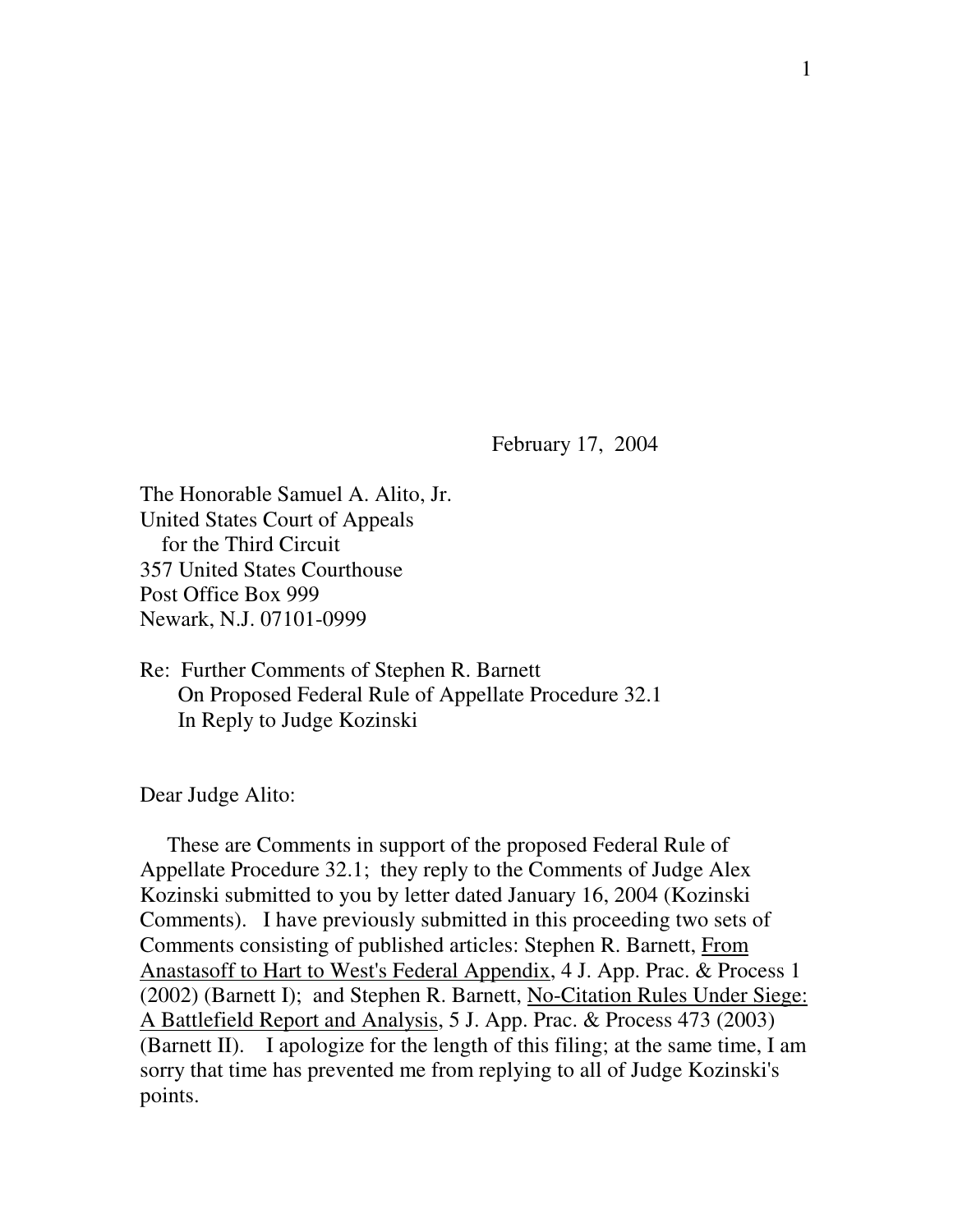I urge the Committee to propose adoption of FRAP Rule 32.1. My reasons appear in these Comments and in those I have previously submitted. If adoption of the Rule is not at present feasible, however, I suggest as an alternative -- as explained in my Conclusion, infra -- that the Advisory Committee hold the issue in abeyance for two years. Given the fast-moving pace of both technological and legal developments in this area, such a waiting period could well produce new facts and new perspectives that would clarify the decision presented.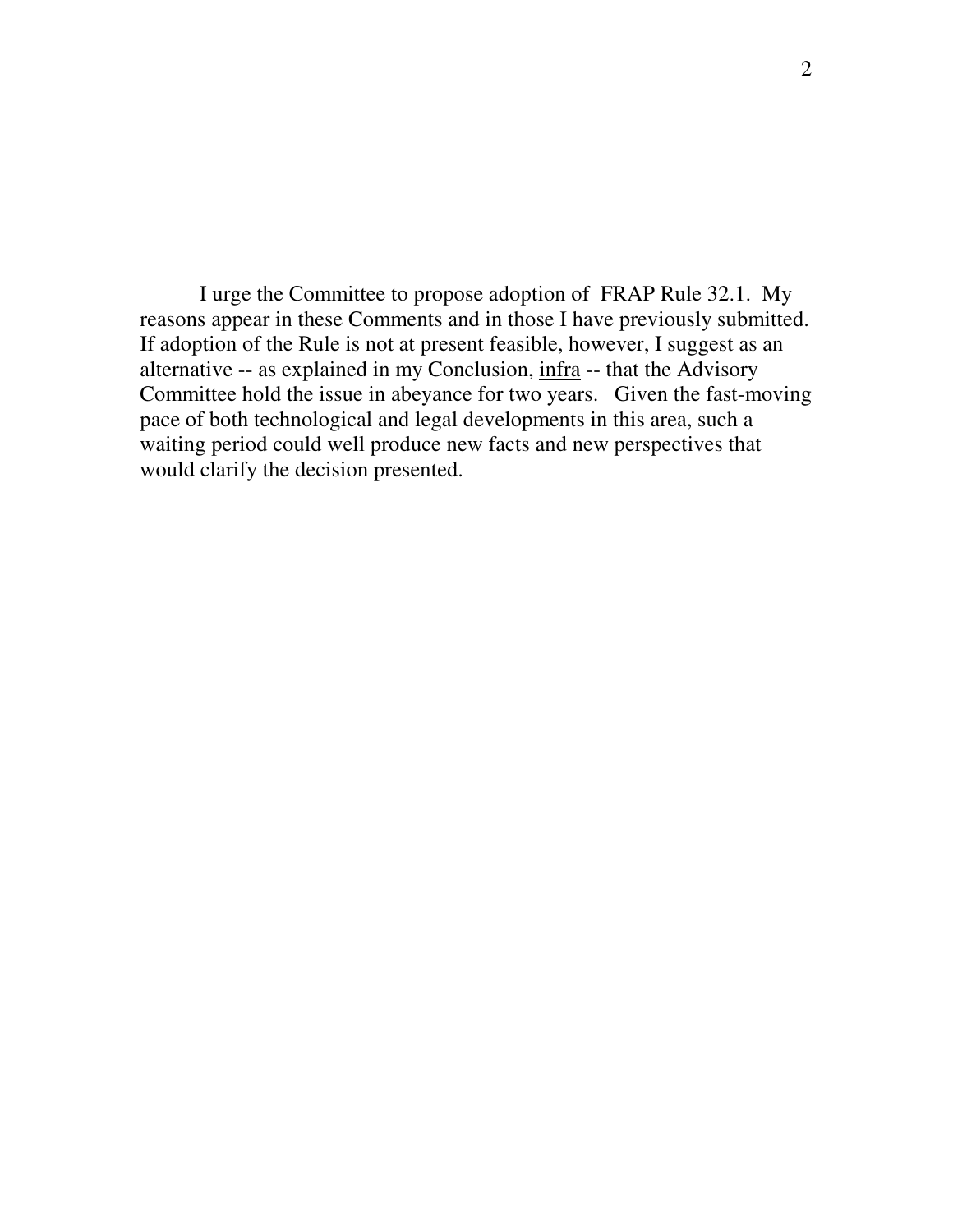## TABLE OF CONTENTS

1. Law Is Not What Judges Say; It's What They Decide . . . . . . . . 4

2. As Judge Kozinski Has Previously Recognized, Common Law Tradition Requires That Prior Decisions on Point by Courts of Equal Jurisdiction Be Acknowledged and Considered; It Thus Requires That Opinions Be Citable .

. . . . . . . . . . . . . . . . . . . . . . . . . . . . . . . . . . . . . 7

3. Judge Kozinski Wrongly Claims That Rule 32.1 Would Make All Opinions Precedential . . . . . . . . . . . . . . . . . . . . . . . . . . . . . . . . . . . . 8

4. The Advisory Committee Is Correct That No-Citation Rules Are "Wrong As a Policy Matter"; They May Be Unconstitutional As Well . . . . . . . . . . . . . . . . . . . . . . . . . . . . . . . . . . . . . . . . . . . . . . . 10

5. The Student Casenote from the Yale Law Journal Does Not Support the Fairness Claim It Makes . . . . . . . . . . . . . . . . . . . . . . . . 12

6. Only Four of the Thirteen Circuits -- the Second, Seventh, Ninth, and Federal -- Still Refuse To Allow Citation of Their Unpublished Opinions; Now District Courts in the Second Circuit Are Citing That Circuit's Unpublished Opinions . . . . . . . . . . . . . . . . . . . . . . . . . . . . 14

7. Fears of a Crushing New Burden of Research Resulting From Citable Unpublished Opinions Ignore the Way Legal Research Is Done Today and the Experience of Both Federal and State Jurisdictions . . . . . . . . . . . . . . . . . . . . . . . . . . . . . . . . . . . . . . . . . . . 17

Conclusion . . . . . . . . . . . . . . . . . . . . . . . . . . . . . . . . . . . . . . . . . . . . 20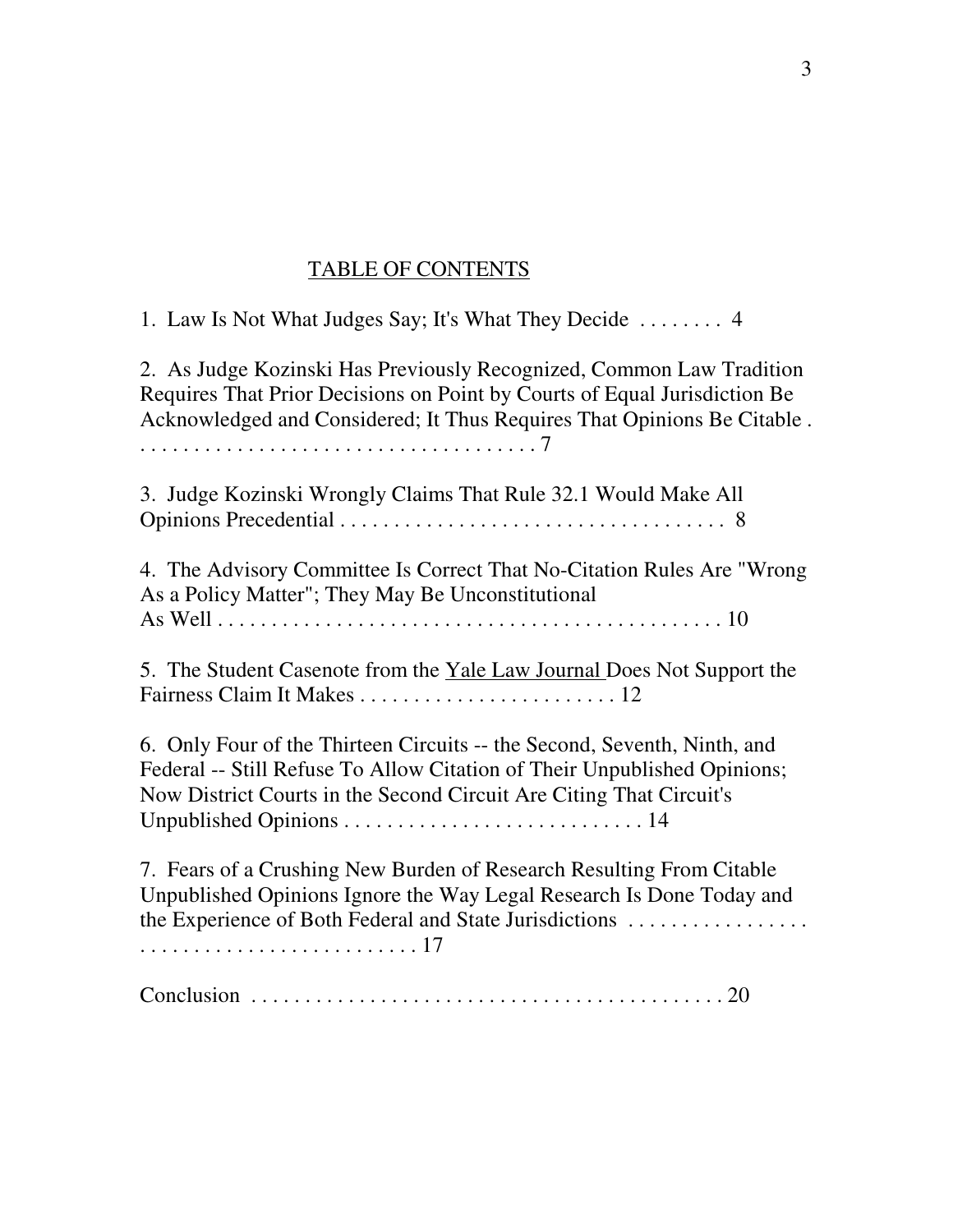## 1. Law Is Not What Judges Say; It's What They Decide

The case for or against the proposed Rule depends, in part, on what law is. For Judge Kozinski, it appears that law is what judges say. Thus, in his view an essential part of the judge's task involves "anticipating how the language of the disposition will be read by future litigants and courts, and how small variations in wording might be imbued with meanings never intended . . . ." Kozinski Comments, p. 5. Given this view, Judge Kozinski sees danger in letting unpublished dispositions be cited; for such a disposition "in all probability was drafted by a law clerk or central staff attorney," and it thus may embody "fine nuances of wording" that are believed to, but do not in fact, "reflect the views of three court of appeal judges." Id., p. 3.

I submit that law is not what judges say, but what they decide. As we all learned in the first weeks of law school, what judges say is only "dictum"; such words are to be distinguished from the "holding" of a case, or the ratio decidendi, which alone is the law that is made. "No court is required to follow another court's dicta." Indiana Harbor Belt RR Co. v. American Cyanamid Co., 916 F.2d 1174, 1176 (7th Cir. 1990) (Posner, J.). This limitation on judicial lawmaking power rests, I believe, on Article III, which limits the federal judicial power to "cases" and "controversies." The power of judges to make law, unlike the lawmaking power of legislators or executive officials, is limited to -- and circumscribed by -- the judicial function of deciding cases. For judges to assert a power to declare the law, beyond the scope of a judicial decision based on actual facts, exceeds the judicial power. And likewise, the bounds of the law that judges make in a case are determined by the facts presented and the decision made, not by the identity, intent, or will of the judges.

I thus agree with one of the conflicting pictures of the Ninth Circuit's judicial product that Judge Kozinski presents. I do not agree with his characterization of the unpublished dispositions of the Ninth Circuit as "sausage" that the makers tell us is "not safe for human consumption." Kozinsky Comments, p. 4. Rather, I accept Judge Kozinski's assurance that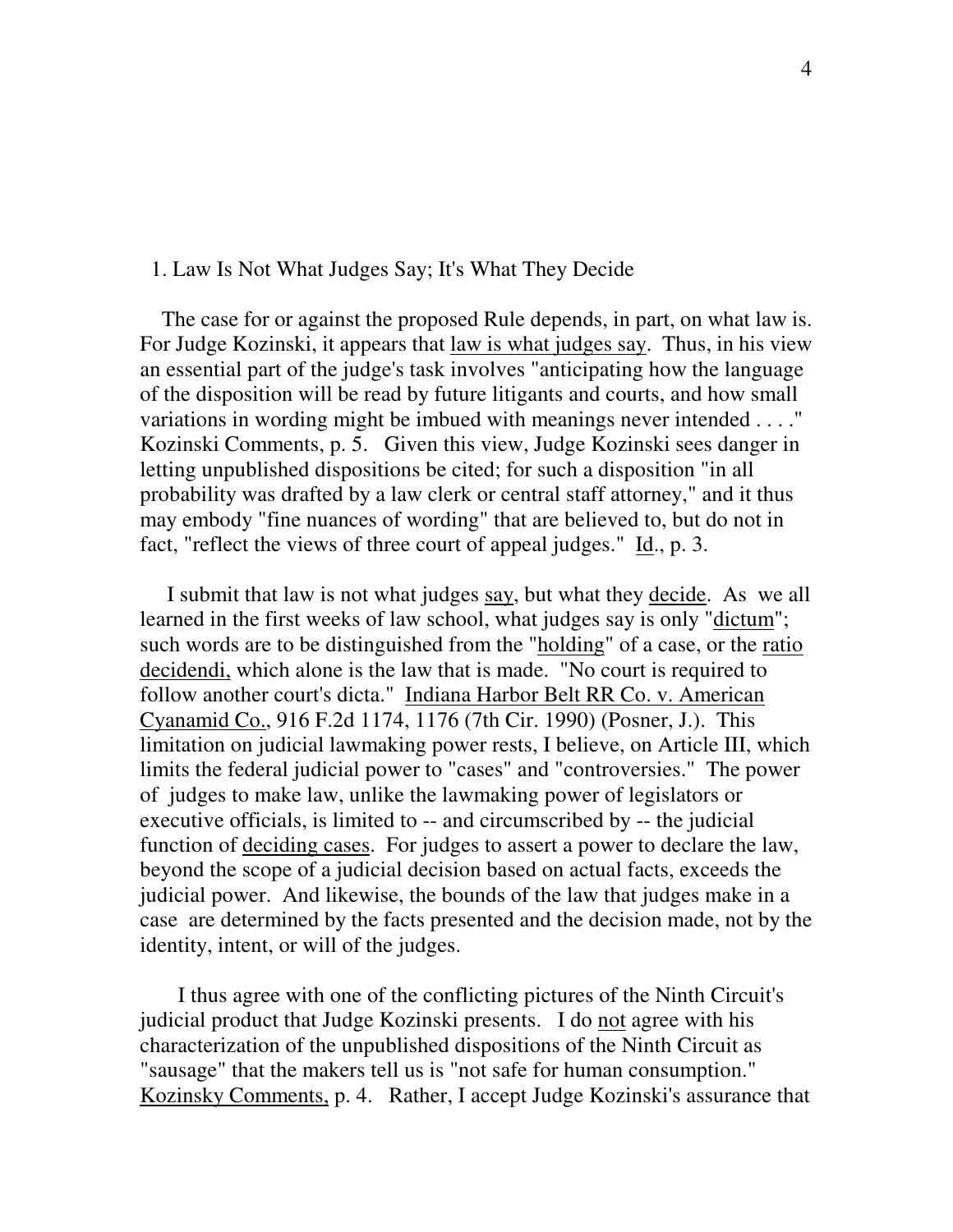"[w]e are very careful to ensure that the result we reach in every case is right, and I believe we succeed."  $\underline{Id}$ ., p. 5 (emphasis in original). I agree that the essential thing is the result that the court reaches. That is the law that a court makes when it decides a case. And under the common law system, every court decision does make law. "To the common lawyer, every decision of every court is a precedent; . . . [and] it is the decision -- not the opinion -- that constitutes the law." Danny P. Boggs and Brian P. Brooks, Unpublished Opinions & the Nature of Precedent, 4 Green Bag 17 (2000) (Boggs and Brooks). The value of a decision as a precedent for future cases, however, cannot be determined by the judges who decide the case at the time they decide it; that determination must wait until a subsequent case comes along with facts that are arguably governed by the prior decision.

These points are well expressed in a recent article by Professor Cappalli. Richard B. Cappalli, The Common Law's Case Against Non-Precedential Opinions, 76 S. Cal. L. Rev. 755 (2003). Among many other apt observations, Professor Cappalli makes these points:

\* "One who is trained in legal method must have difficulty accepting Judge Kozinski's views about an appellate judge's duties in creating law." Id. at 774.<sup>1</sup> This is in part because "the power to determine the holding of a judicial precedent resides in future judges applying it." Id. "Lacking omniscience, an appellate court cannot predict what may come before its court in future days." Id. at 773. "The common law method accepts the impossibility of such prevision by judges and wisely leaves the implications of a precedent in the hands of future courts." Id. at 775.

\* "When Judge Kozinski stated in Hart that the 'rule must be phrased with precision and with due regard to how it will be applied in future cases,' he

<sup>&</sup>lt;sup>1</sup> Professor Cappalli refers throughout to Judge Kozinski's opinion for the court in Hart v. Massanari, 166 F.3d 1155 (9th Cir. 2001); Judge Kozinski expressed there essentially the same positions that he takes in his Comments here.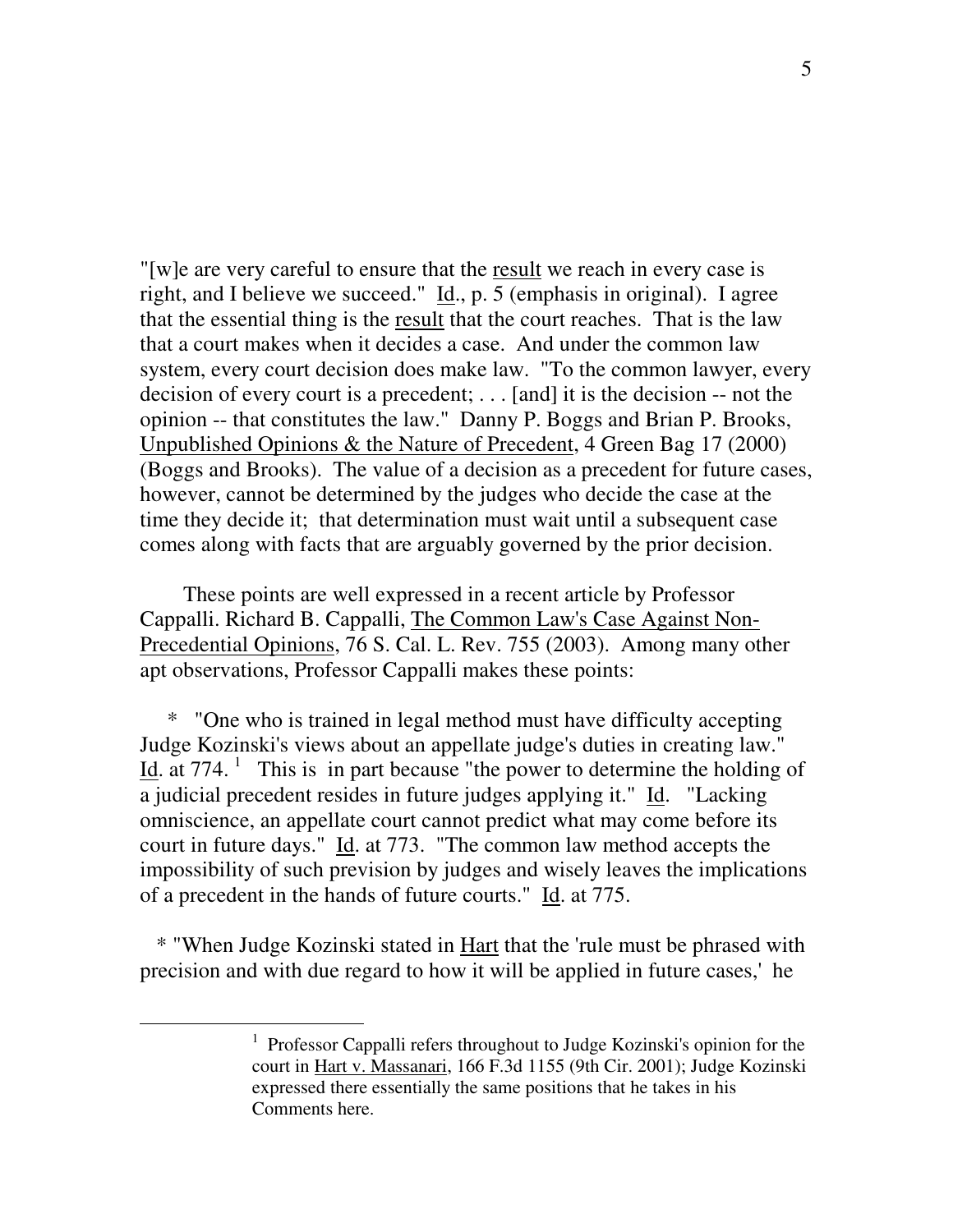confused the judicial with the legislative role. Every word of a statute is law; no word of a judge is law. . . ." Id. at 774-775.

\* "Judge Kozinski and others have posited a new common law in which a precedent controls not through its ideas but through its verbal expression. This reverses the maxim, 'It is not what a court says, but what it does.'" Id. at 775.

\* "[T]he common law insists that far more important than verbiage to the understanding of a decisional rule is an appreciation of the case facts that generated the rule." Id. at 779.

\* "Judge Kozinski is not saying that the ruling has been so scantily considered that it may be wrong and its error should not proliferate. All supporters of the current policy defend the quality of these non-precedential rulings. He is saying that: (1) We will determine ex ante that this case makes no usable law under whatever circumstances may arise, (2) having made that determination, we see no need to write a careful opinion, and (3) because of our guess as to the ruling's future inutility, and because our ruling is rough, we prefer to hide it in a file." Id. at 773.

I respectfully urge the Advisory Committee to read Professor Cappalli's article.

2. As Judge Kozinski Has Previously Recognized, Common Law Tradition Requires That Prior Decisions on Point by Courts of Equal Jurisdiction Be Acknowledged and Considered; It Thus Requires That Opinions Be Citable

Since Judge Kozinski, in his present Comments, evidently views unpublished dispositions of the Ninth Circuit as not embodying the words of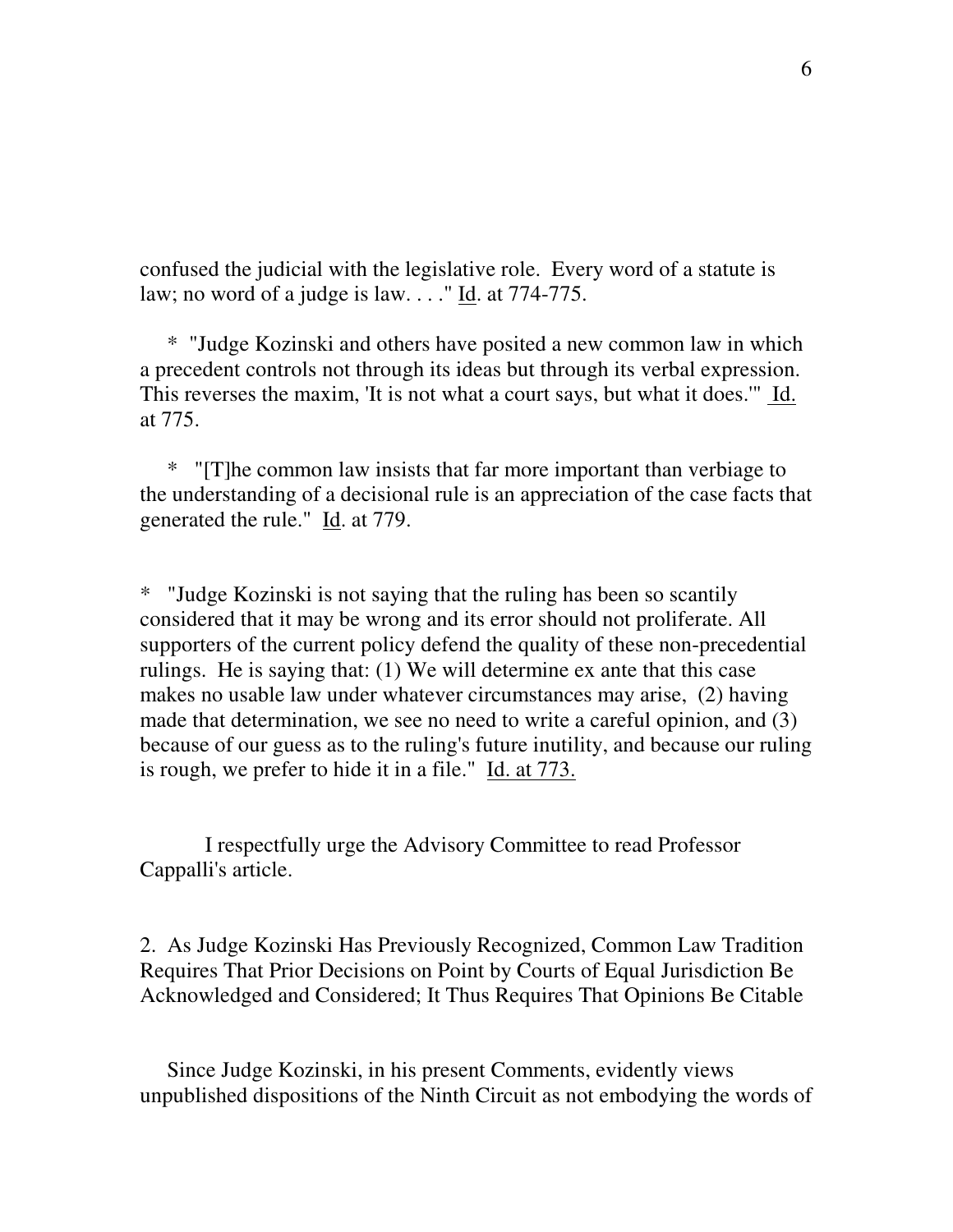judges and thus not "making law," he can defend the Ninth Circuit's rule banning the citation of those dispositions. In the past, however, Judge Kozinski appeared to take a different position. In his opinion for the court in Hart v. Massanari, supra (266 F.3d 1155), Judge Kozinski wrote that "we would consider it bad form to ignore contrary authority by failing even to acknowledge its existence"; and "[s]o long as the earlier authority is acknowledged and considered, courts are deemed to have complied with their common law responsibilities." Id. at 1169-1170. Why must earlier authority be "acknowledged and considered"? Because, one would think, case decisions, under our common law system, are law. See Boggs & Brooks, supra, at 17.

It is not easy to square the rule that Judge Kozinski defends now with what he wrote in Hart. The Ninth Circuit's Rule 36-3, by prohibiting courts of the circuit from citing unpublished dispositions, requires those courts to "ignore contrary authority by failing even to acknowledge its existence." When an earlier authority cannot be cited to a court, it cannot be "acknowledged and considered" by the court. Thus the Ninth Circuit itself, through Judge Kozinski's opinion in Hart, would appear to have acknowledged that the circuit's no-citation rule fails to comply with the court's "common law responsibilities."

Judge Kozinski has heard this point before (Barnett I, at 14-16). In his comments here he offers no explanation for the apparent conflict in his positions.

3. Judge Kozinski Wrongly Claims That Rule 32.1 Would Make All Opinions Precedential

Judge Kozinski attributes to the Advisory Committee a "spurious attempt to draw a distinction between citability and precedential value." Kozinski Comments, p. 4. "No such distinction is possible," he asserts, and the Committee "naively" claims otherwise. Id.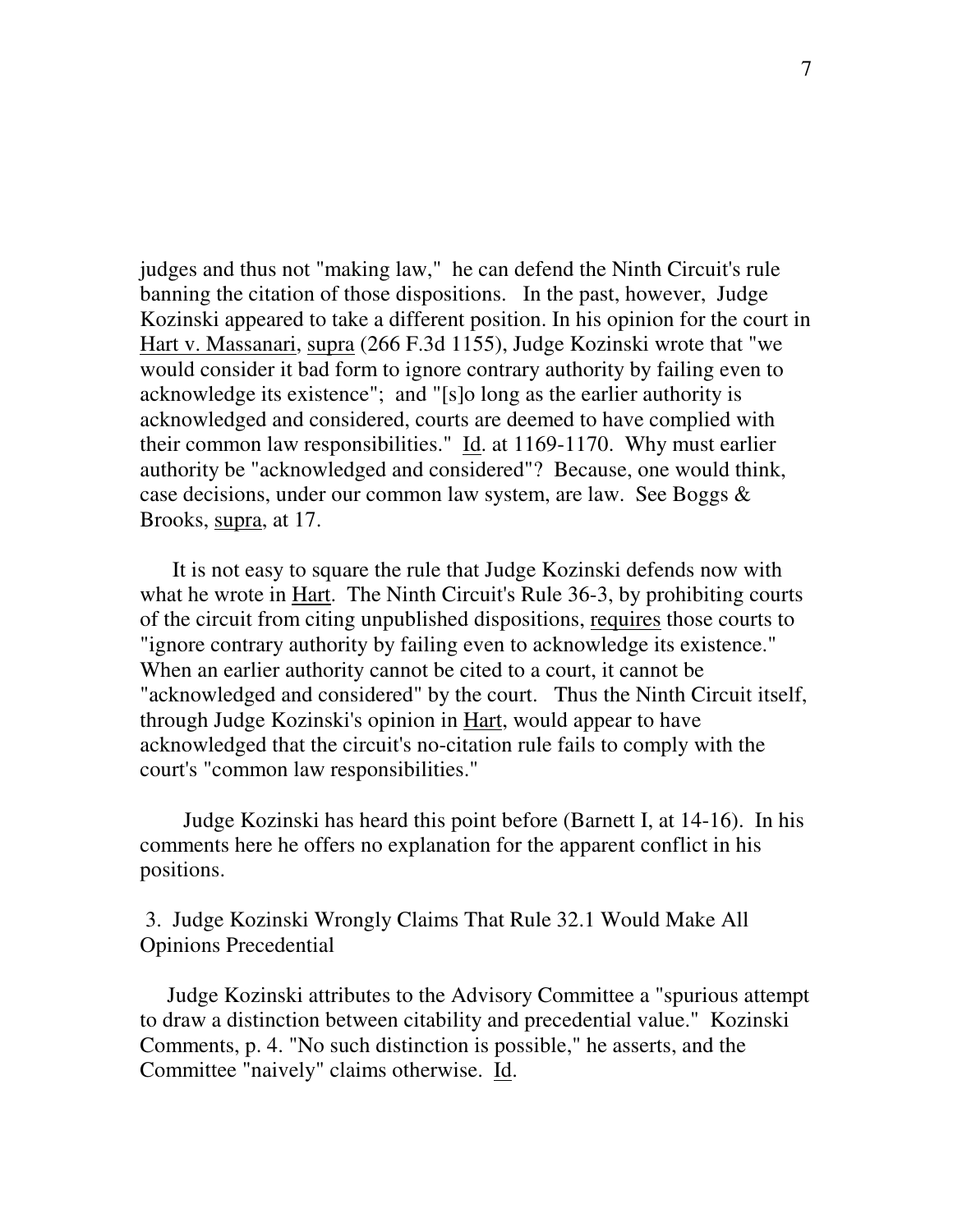The ground of Judge Kozinski's assertion is not clear. The Committee's proposed Rule plainly bars restrictions on simply the "citation" of judicial opinions, without requiring that the cited opinions be precedential.  $2$  The Committee's chair is at pains to stress that the proposed rule "says nothing whatsoever about the effect that a court must give" to an unpublished opinion, and that the "one and only issue" addressed by the rule is "the ability of parties to cite opinions . . . . " Committee Memorandum at 28 (emphasis in original).

 $\mathbf{A}$ .

Judge Kozinski may be relying on a sort of syllogism. He states, correctly, that "[b]y saying that certain of its dispositions are not citable, a court of appeals is saying that they have zero precedential value." Kozinski Comments, p. 4. From this, Judge Kozinski suggests that the converse also applies: "By requiring that all cases be citable, proposed FRAP 32.1 is of necessity saying that all prior decisions have some precedential effect." Id. (emphasis in original). But this does not follow. From stating that if opinions are not citable, they have no precedential effect, it does not follow that if they are citable, they must have some precedential effect.

 $2$  Proposed FRAP Rule 32.1 (a) reads:

(a) Citation Permitted. No prohibition or restriction may be imposed upon the citation of judicial opinions, orders, judgments, or other written dispositions that have been designated as "unpublished," "not for publication," "non-precedential," "not precedent," or the like, unless that prohibition or restriction is generally imposed upon the citation of all judicial opinions, orders, judgments, or other written dispositions.

See Memorandum from Judge Samuel A. Alito, Jr., Chair, Advisory Committee on Appellate Rules, to Judge Anthony J. Scirica, Chair, Standing Committee on Rules of Practice and Procedure, Re: Report of Advisory Committee on Appellate Rules (May 22, 2003) (Committee Memorandum), at 28-29.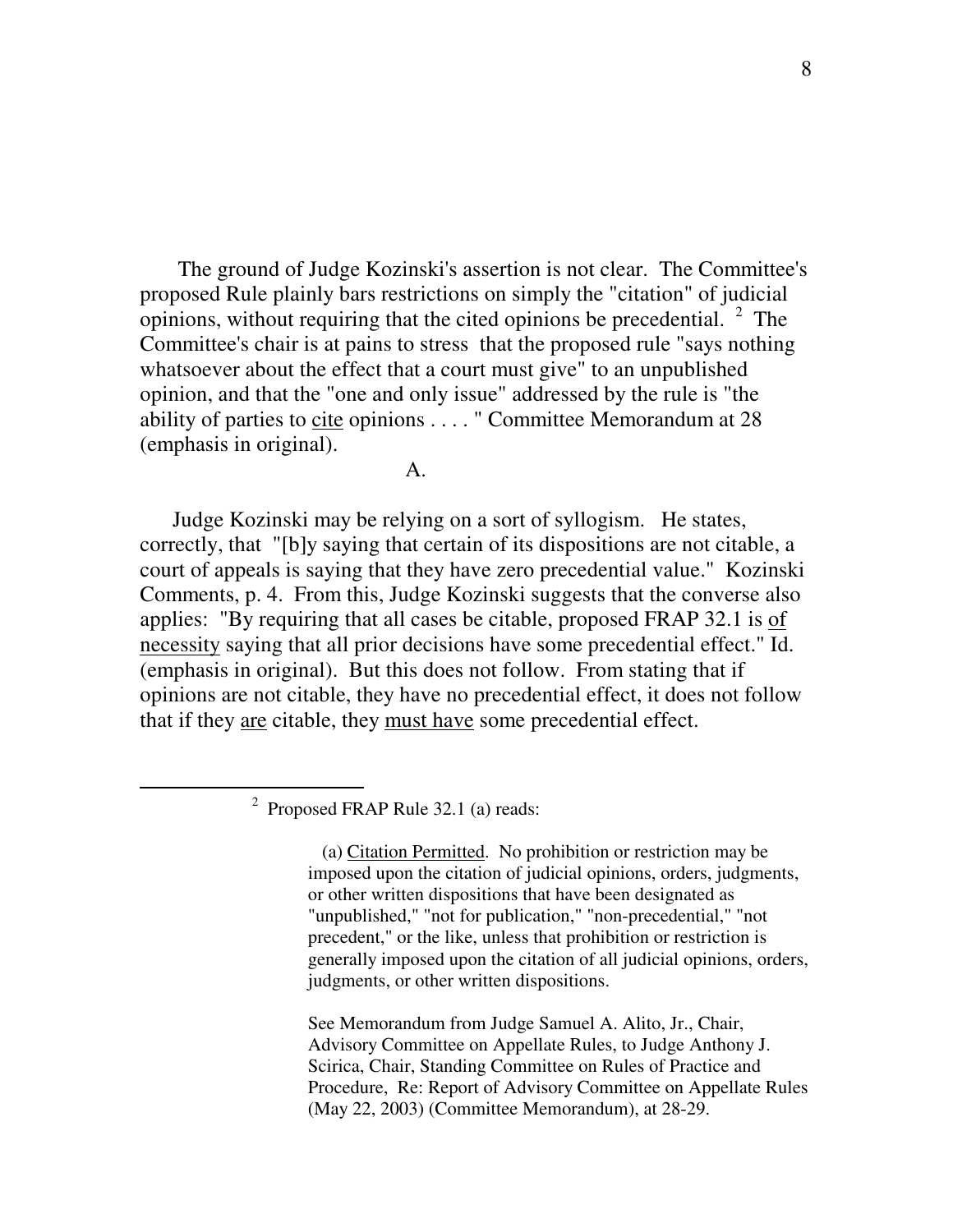B.

Another possible ground for Judge Kozinski's all-precedential claim is his asssertion that "cases are cited almost exclusively for their precedential value." Id. p. 4 (emphasis in original). The party citing a case is saying, Judge Kozinski writes: "This is what that court did in very similar circumstances, and therefore, under the doctrine of stare decisis, this court ought to do the same." Id. The party indeed may be saying that, but party claims are not necessarily law. Where the unpublished opinions are "not precedential" and are citable only for their "persuasive" value, as is true now in four circuits,  $3$  and as could be true in any circuit under the proposed Rule  $32.1$ ,  $4$  the party's reliance on stare decisis, if admissible at all, would lack legal force. The court would decide whether the prior decision was persuasive, regardless of its status as a prior decision.<sup>5</sup>

 $C_{\cdot}$ 

It is true that the concepts of precedent and persuasiveness may overlap. A prior decision on point, cited to the court, tends to be more persuasive than the absence of such a decision. Other things being equal, it is easier to follow a lead than to blaze one's own trail. So if prior opinions may be cited, they will be followed, I think, more often than if they may not be cited. Judge Kozinski, however, has disagreed, suggesting that citation does not have even a persuasive effect: "Citing a precedent is, of course, not the same as following it; 'respectfully disagree' within five words of 'learned colleagues' is almost a cliche." Hart v. Massanari, supra, 256 F.3d at 1170. If citing a case thus may not have even persuasive effect, a fortiori it need

 $3\,$  5th Cir. R. 47.5.3 (opinions issued on or after Jan. 1, 1996); 8th Cir. R. 28A(i); 10th Cir. R. 36.3; 11th Cir. R. 36-2; see Barnett I at 11-12.

<sup>&</sup>lt;sup>4</sup> See Committee Memorandum at 28.

 $5$  For a decision rejecting three prior unpublished dispositions as not persuasive" under such a rule, see Williams v. Dallas Area Rapid Transit, 242 F.3d 315, 318-19 n. 1 (5th Cir. 2001), rehearing en banc denied, 256 F.3d 260 (2001).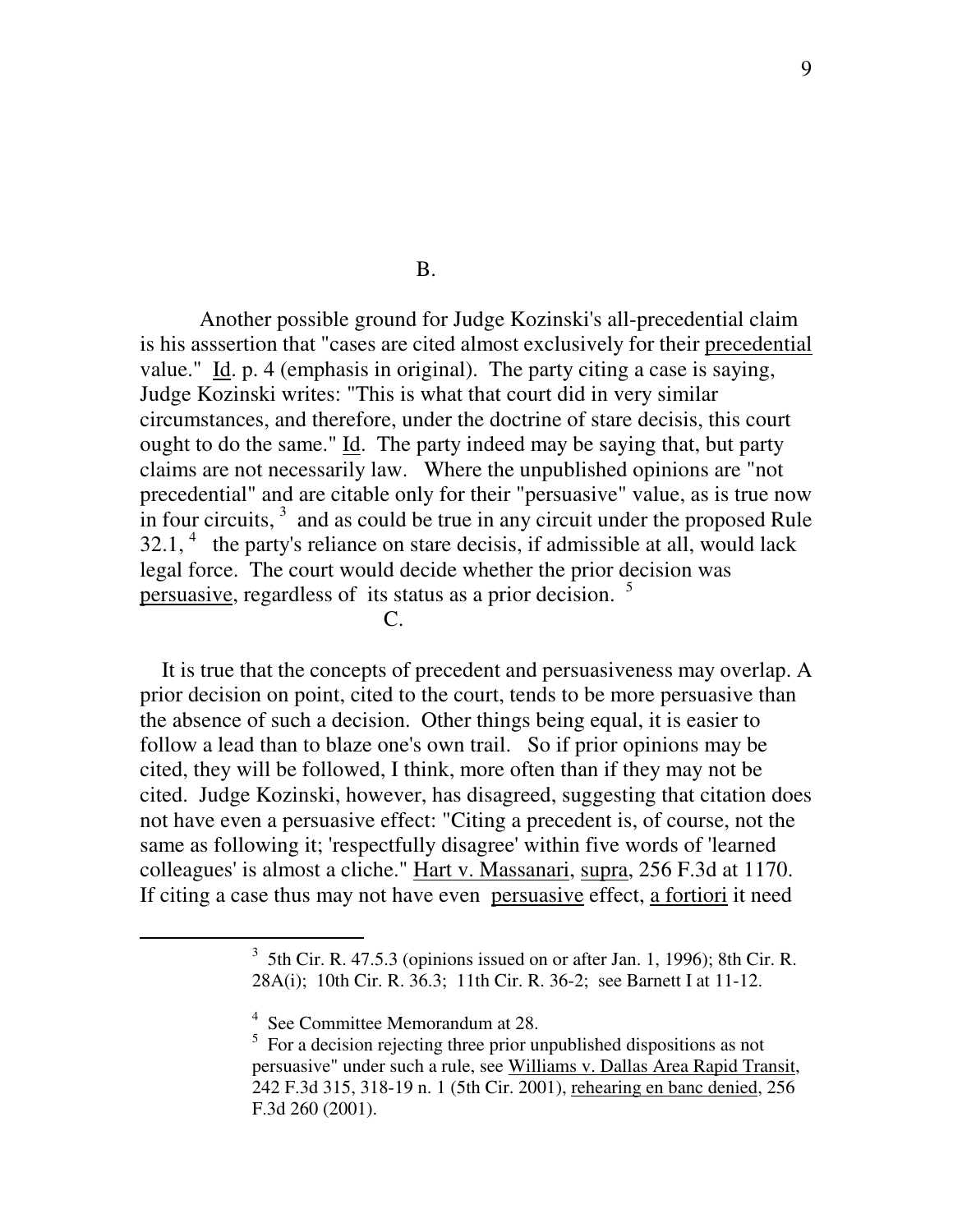not have precedential effect, as Judge Kozinski claims. Moreover, four circuits,  $\frac{6}{1}$  as well as a number of states,  $\frac{7}{1}$  have rules providing that unpublished opinions may be cited for "persuasive" value alone, and expressly not for "precedential" value.

The Advisory Committee's distinction "between citability and precedential value" thus is not a "spurious" one. By requiring that all cases be citable, the proposed Rule would not be saying that all prior decisions have some precedential effect.

4. The Advisory Committee Is Correct That No-Citation Rules Are "Wrong As a Policy Matter"; They May Be Unconstitutional As Well

The Advisory Committee takes the view that no-citation rules are "wrong as a policy matter" and suggests that they may raise First Amendment problems. Committee Memorandum at 27, 35. Judge Kozinski, usually one of our most stalwart defenders of First Amendment values, staunchly defends no-citation rules and dismisses any First Amendment concerns. Kozinski Comments, p. 20. I want simply to suggest that there is an entire case, untouched by Judge Kozinski, to be made against no-citation rules.

While Judge Kozinski complains that the Committee Note "provides no authority" for its suggestion that no-citation rules may violate the First Amendment (Kozinski Comments, at 20), such authority is readily available. See, e.g., Salem M. Katsch and Alex V. Chachkes, Constitutionality of "No-Citation" Rules, 3 J. App. Prac. & Process 287 (2001) (no-citation rules unconstitutional under First Amendment and Article III); Marla Brooke Tusk, No-Citation Rules As a Prior Restraint on Attorney Speech, 103 Colum. L. Rev. 1202 (2003) (impermissible prior

 $6$  See  $\frac{\text{supra}}{\text{not}}$  note 3.

 $7$  See Barnett II at 482, 299.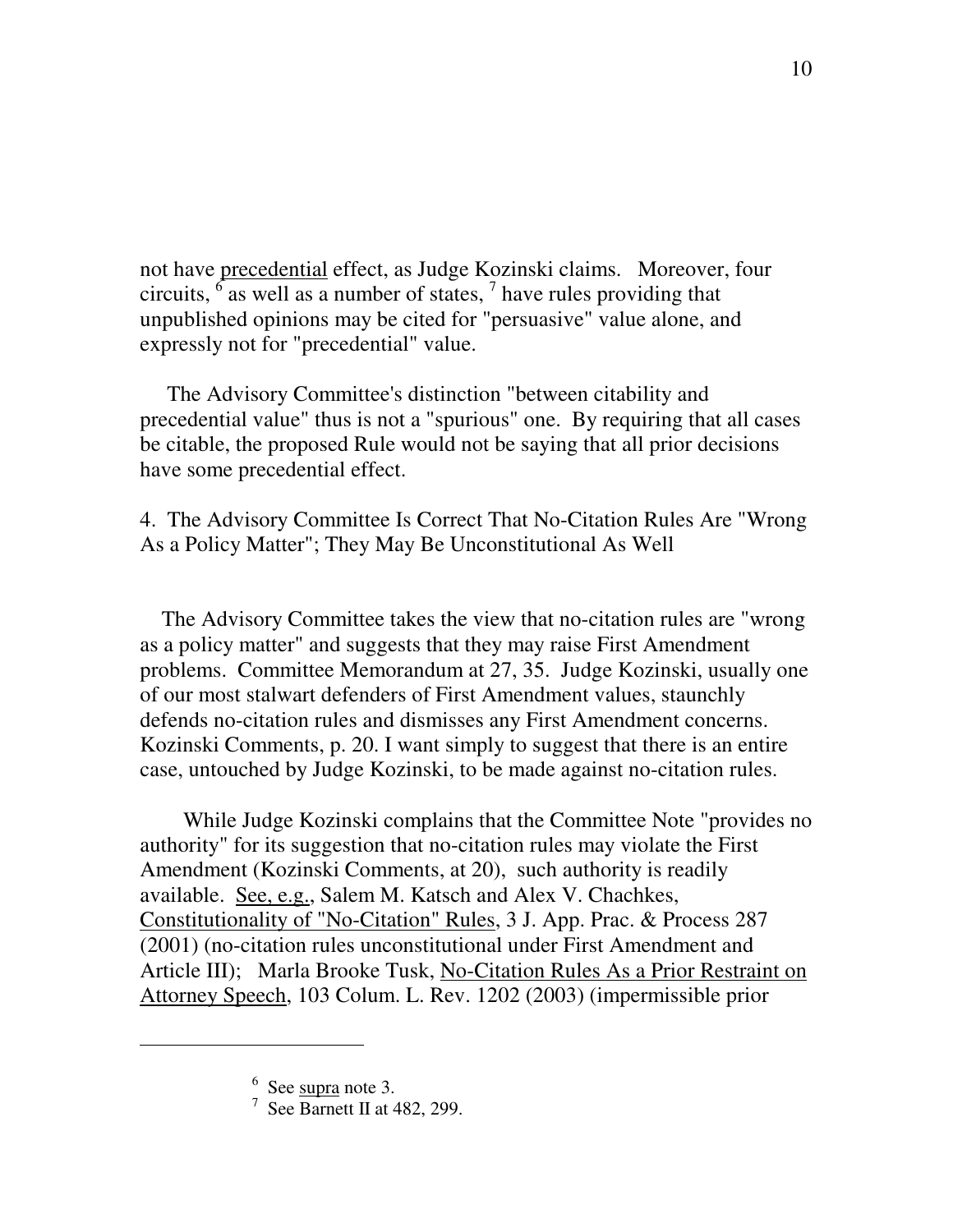restraint on attorney speech); Jon A. Strongman, Comment, Unpublished Opinions, Precedent, and the Fifth Amendment: Why Denying Unpublished Opinions Precedential Value Is Unconstitutional, 5 U. Kan. L. Rev. 195, 212 (2001) ("[d]enying litigants the opportunity to rely on the prior decisions of a court offends the notion of fairness demanded by procedural due process"); cf. Legal Services Corp. v. Velasquez, 531 U.S. 533, 545 (2001) (congressional prohibition on using Legal Services Corp. funds to challenge existing welfare law struck down under First Amendment as "inconsistent with the proposition that attorneys should present all the reasonable and well-grounded arguments necessary for the proper resolution of the case").

As a matter of policy, moreover, bans on citation of judicial opinions override what Professor Schauer has identified as the values of precedent - fairness (or equality), predictability, and efficiency. See Frederick Schauer, Precedent, 39 Stan. L. Rev. 571, 595-602 (1987).

Judge Kozinski himself has framed the essential vice of no-citation rules. He argues: "By saying that certain of its dispositions are not citable, a court of appeals is saying that they have zero precedential value -- no inference may be drawn from the fact that the court appears to have acted in a certain way in a prior, seemingly similar case." Kozinski Comments, p. 4. That is the trouble. Why doesn't a litigant have the right to be treated by a court in a similar way to a litigant in a "prior, seemingly similar case"? For a court to deny such treatment arguably achieves a constitutional hat-trick, offending simultaneously the First Amendment and the Equal Protection and Due Process Clauses. Judge Kozinski never confronts these normative and constitutional arguments against a rule that prohibits an attorney from telling a court what a judge has decided in a prior, similar case.

5. The Student Casenote From the Yale Law Journal Does Not Support the Fairness Claim It Makes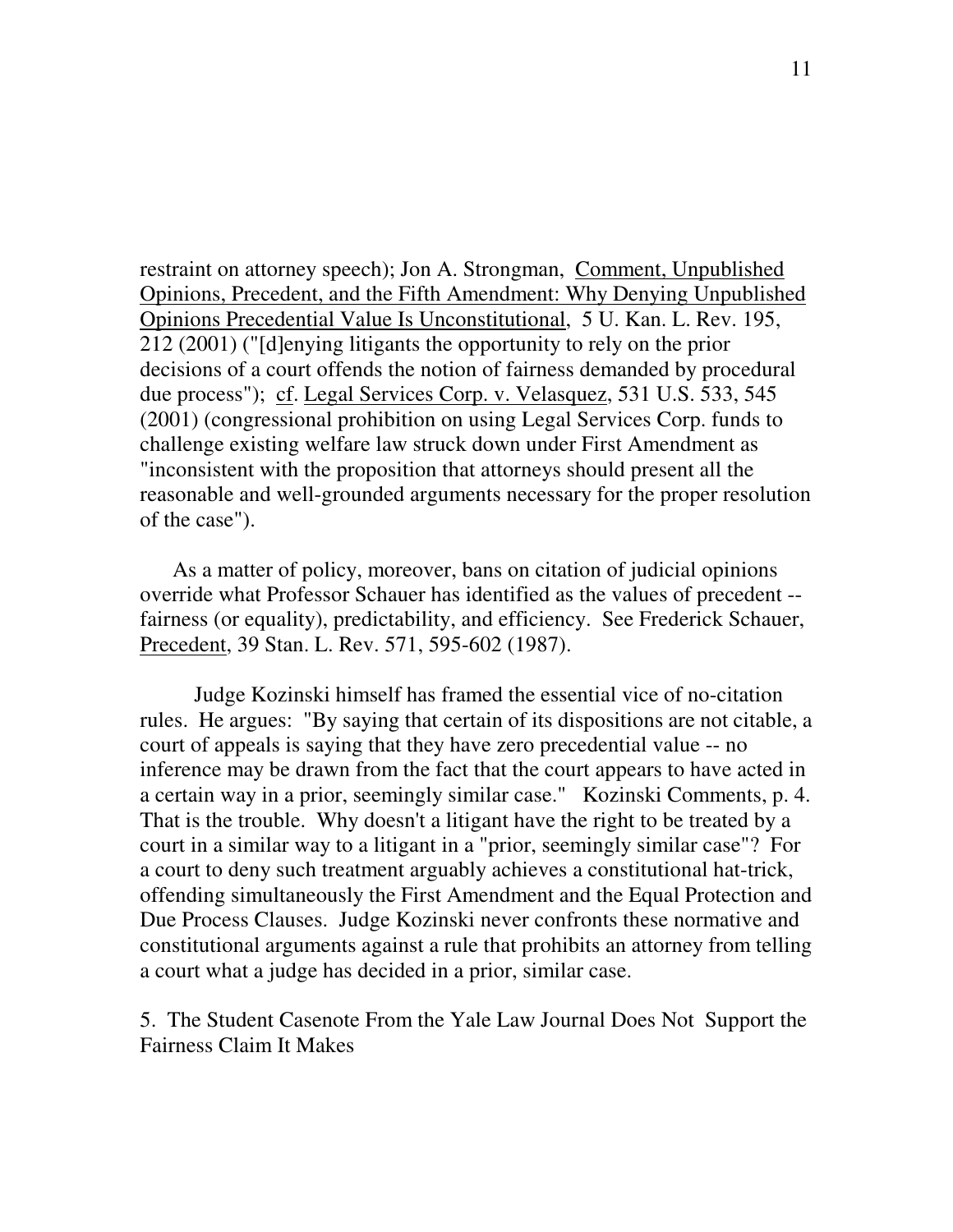Judge Kozinski devotes three pages of his Comments (pp. 13-17) to reprinting and praising a student casenote from the Yale Law Journal - homage worthy of the student's mother. The student author asserts, "persuasively" in Judge Kozinski's view, that allowing citation of unpublished dispositions "would systematically and unfairly disadvantage individual litigants with limited resources (including pro se and publicinterest litigants and public defenders) by making it harder for them to present their cases." See Kozinski Comments, p. 14 (reprinting casenote). This would happen in two ways: "First, [allowing citation] would increase delays in adjudication, delays from which the poorest litigants are likely to suffer the most, and second, it would create a less accessible class of precedents." Id.

How would citability of unpublished opinions "increase delays in adjudication"? The author's only specific claim relates not to lawyers but to judges: "The high volume of cases makes the production of fully reasoned opinions enormously expensive." Id. at 14. This is not only hyperbolic (the opinions would not have to be "fully reasoned"), 8 but the author provides not the slightest evidence in support of the claim -- easily obtained evidence such as, for example, comparative case-disposition times of circuits that do, and ones that do not, allow citation of their unpublished opinions.

Just as the author does not show increased delays in adjudication, neither does he show that such delays, if they existed, would be ones from which "the poorest litigants are likely to suffer the most." Id. at 14. The author asserts that "prisoners bringing habeas claims who rely on the efficient adjudication of their cases will suffer particularly from clogged dockets." Id. at 15. Prisoners bringing habeas claims will suffer from delay only if their claims will be successful and produce their release; that is true, surely, of only a small fraction of habeas claimants. (The more numerous habeas claimants who will lose their claims may benefit from delay, because

<sup>8</sup> See New York's "memorandum" opinions discussed below.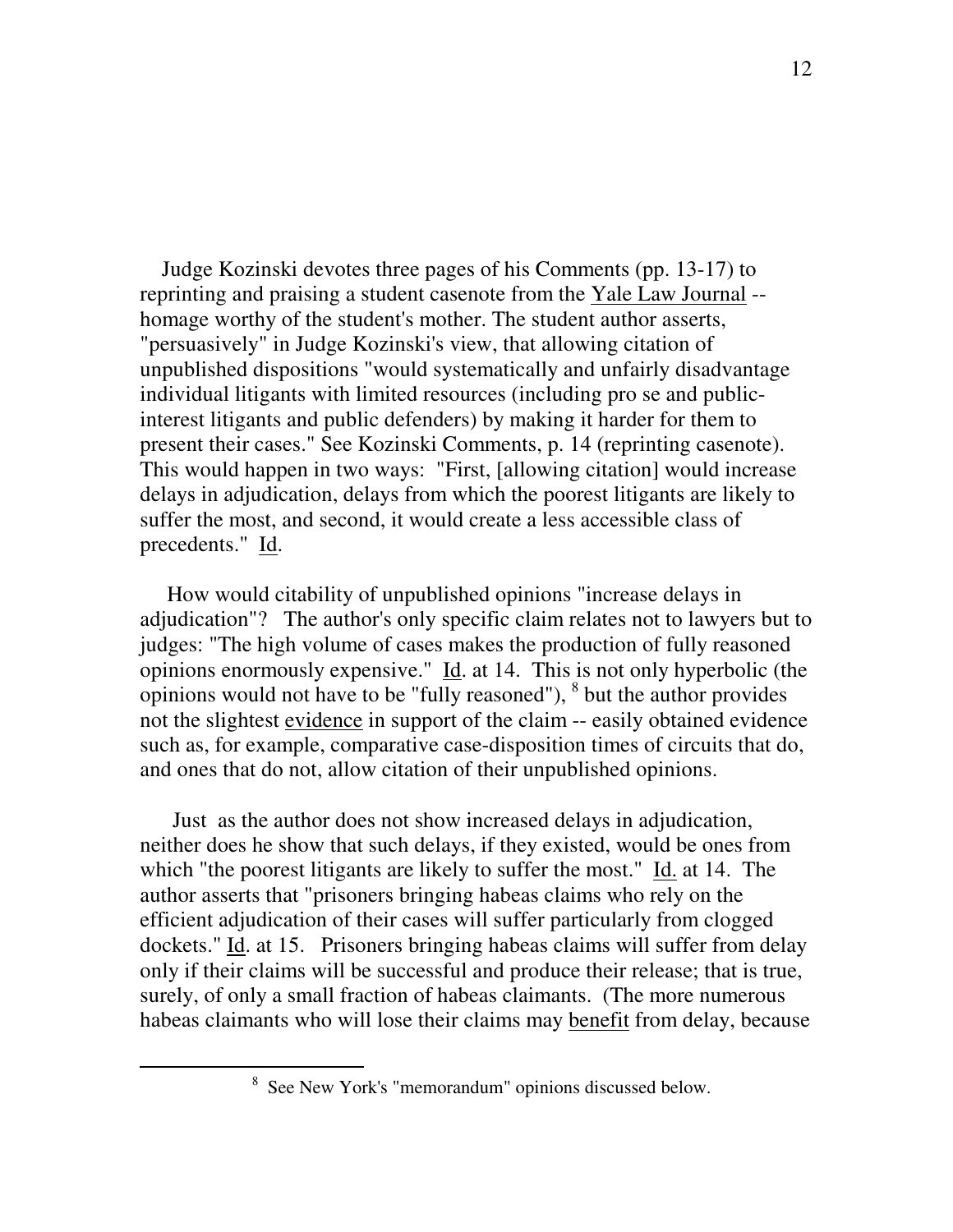it extends their period of hope.) But the whole idea of prisoners languishing in jail because unpublished opinions may be cited is so speculative, farfetched, and unencumbered by facts as to verge on the absurd.

The author's second claim is that citability of unpublished opinions "would create a less accessible class of precedents." Id. at 14. He avoids saying how, and never confronts the fact that the citable unpublished opinions would be easily searchable in LEXIS, Westlaw, and other data bases. <sup>9</sup> There is some suggestion that "impecunious litigants" cannot afford "commercial databases" like LEXIS and Westlaw (id. at 15); but the author, wisely, does not deny that public defenders and public-interest litigants have access to these now-standard methods of legal research. If they do not, then they and their clients are at a real disadvantage in being unable to search published cases, and the existence of citable unpublished cases that they cannot search will add little to their plight. As for the "pro se" litigants, to remove all their comparative disadvantages would require switching to a system of free legal services for all in civil cases (and they still would be disadvantaged in their choice of lawyers); since we have not done that, the additional disadvantage resulting from not having access to commercial databases to search for unpublished opinions is de minimus.<sup>10</sup>

In sum, although Judge Kozinski not only endorses the Yale student's claim but inflates it to assert "colossal disadvantages [imposed] on weak and

<sup>&</sup>lt;sup>9</sup> Such computerized searches are notably unlike the quests for the "proverbial needle in the haystack" to which the author equates them (id. at 15); or rather it's a radio-transmitting needle that quickly identifies itself to the searcher.

<sup>&</sup>lt;sup>10</sup> Judge Dannny J. Boggs and Brian P. Brooks have provided an apt response to the Yale student's argument, suggesting that his proposal ntails dumbing down the system (Yale n. 37): "Surely proponents of this 'fairness' rationale cannot mean that the courts ought to adopt Harrison Bergeron-like rules that level the playing field by imposing artificial impediments on lawyers smart enough to follow developments in their field of specialty." Boggs and Brooks, supra, at 17.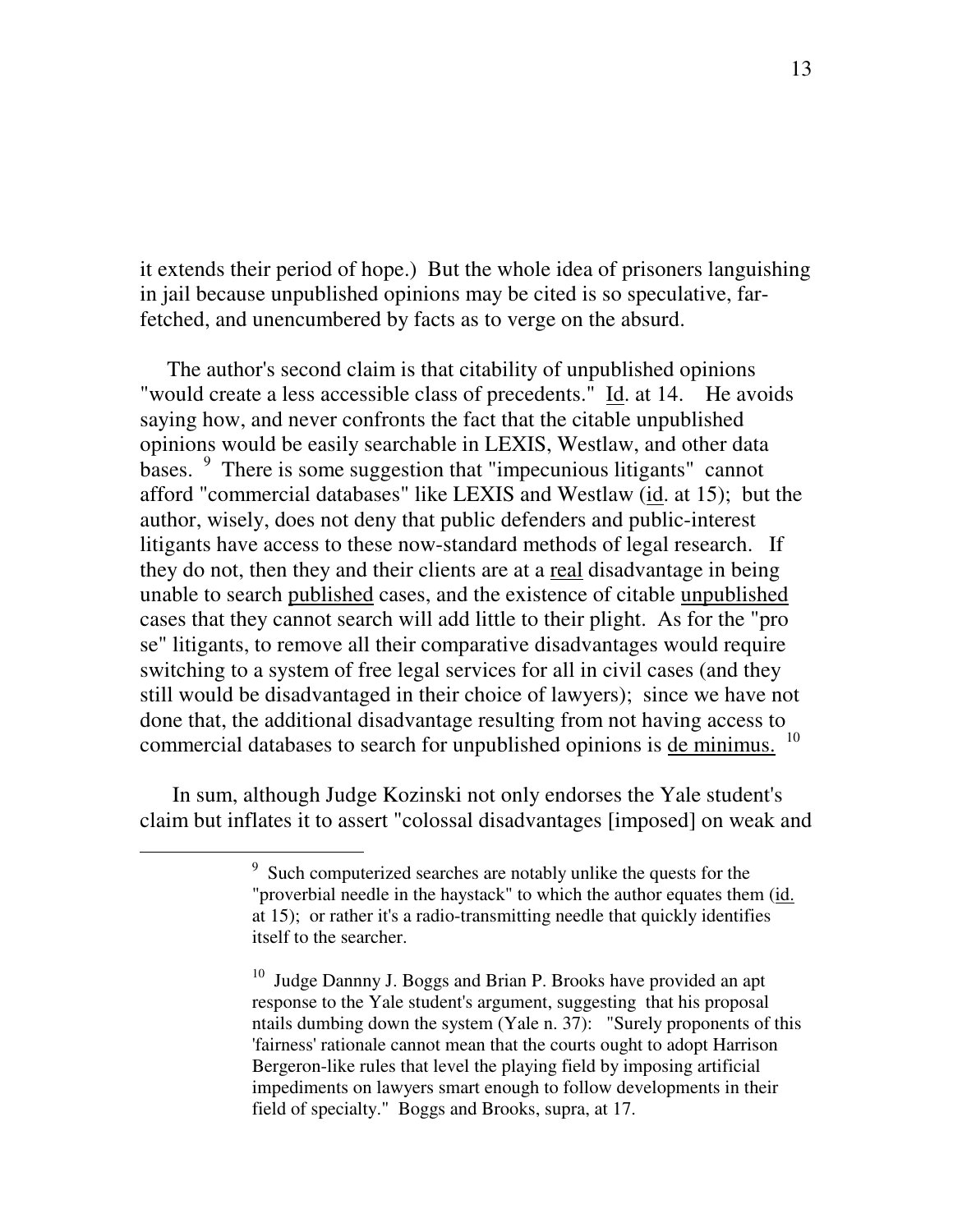poor litigants" (Kozinski Comments, at 1), it is hard to conclude that this political plaint is not, indeed, "exaggerated" and "misplaced." Id. at 16.

6. Only Four of the Thirteen Circuits -- the Second, Seventh, Ninth, and Federal -- Still Refuse to Allow Citation of Their Unpublished Opinions; And Now District Courts in the Second Circuit Are Citing That Circuit's Unpublished Opinions

In deciding whether to adopt a uniform rule for the Federal Circuit Courts of Appeals, it is highly relevant, of course, to take account of what the circuits are now doing. There is a clear trend toward citability, with the result that nine of the thirteen circuits now allow citation of their unpublished opinions (apart from related cases, where it is always allowed). 11 See Barnett II at 474-476. I so reported in my second set of comments in this proceeding, noting that the Second, Seventh, Ninth, and Federal Circuits were the remaining holdouts. Id.

There is reason now to suggest that one of these holdout circuits, the Second, may be on the way to changing its position. The facts are reported by Ira Brad Matetsky, Esq., in his Comments filed in this proceeding on February 10, 2004, and his article attached to those Comments. See Ira Brad Matetsky, Ignoring Rule 0.23: Citing Summary Orders in the Second Circuit, N.Y.L.J. 4 (Feb. 9, 2004). Mr. Matetsky points out that Second Circuit Local Rule 0.23 has provided since 1973 that the court's "summary orders" -- orders accompanied by brief written statements, which the court uses to resolve about 60 percent of its cases -- "shall not be cited or otherwise used in unrelated cases before this or any other court." 2d Cir. Local Rule § 0.23. This is because the summary orders "do not constitute

<sup>&</sup>lt;sup>11</sup> Judge Kozinski's cavil that most of the rule changes "impose some limitations -- such as the requirement that there be no published authority directly on point" (p. 11), seems irrelevant, since FRAP 32.1 could and should allow individual circuits to impose such a requirement. See Barnett II, at 496-497.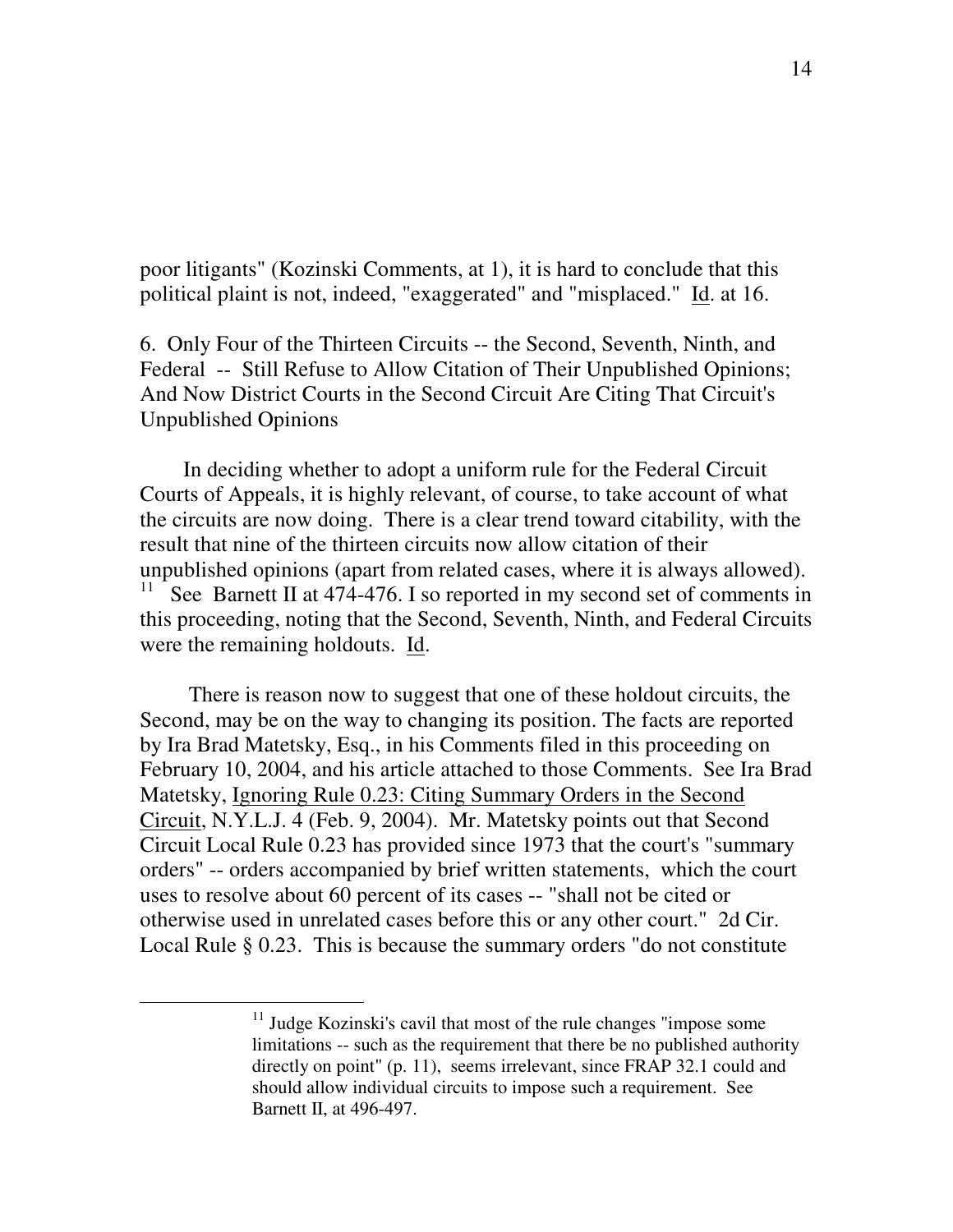formal opinions of the court and are unreported or not uniformly available to all parties." Id.

Nevertheless, within the past two years, three district judges in the Second Circuit -- Senior Judge Charles S. Haight, Judge Gerard E. Lynch, and Judge Kimba M. Wood -- have cited and relied on summary orders of the Second Circuit. Four other district judges then have cited the same Second Circuit cases, and a visiting district judge from another circuit has cited two others. One of the district judges, Judge Gerard E. Lynch, has explained:

There is apparently no published Second Circuit authority directly on point for the proposition [at issue]. In the "unpublished" opinion in Corredor, which of course is published to the world on both the LEXIS and Westlaw services, the Court expressly decides the point . . . Yet the Second Circuit continues to adhere to its technological[ly] outdated rule prohibiting parties from citing such decisions, Local Rule § 0.23, thus pretending that this decision never happened and that it remains free to decide an identical case in the opposite manner because it remains unbound by this precedent. This Court nevertheless finds the opinion of a distinguished Second Circuit panel highly persuasive, at least as worthy of citation as law review student notes, and eminently predictive of how the Court would in fact decide a future case such as this one.

Harris v. United Federation of Teachers, 2002 U.S. Dist. LEXIS 15024, \*2 n.2 (S.D.N.Y. 2002); see also Security Insurance Co. v. Old Dominion Freight Line, Inc., No. 02 Civ. 5258 (GEL) (2003) (Lynch, J.) ("the Court of Appeals prefers to pretend that such 'unpublished' opinions . . . do not exist").

Mr. Matetsky also reports finding fifty instances in which federal district judges in New York "have noted that counsel cited a Second Circuit summary order in violation of the rule." Matetsky, supra, at 6. It is impossible to know how many parties and judges have cited such orders without that fact's surfacing in a court opinion.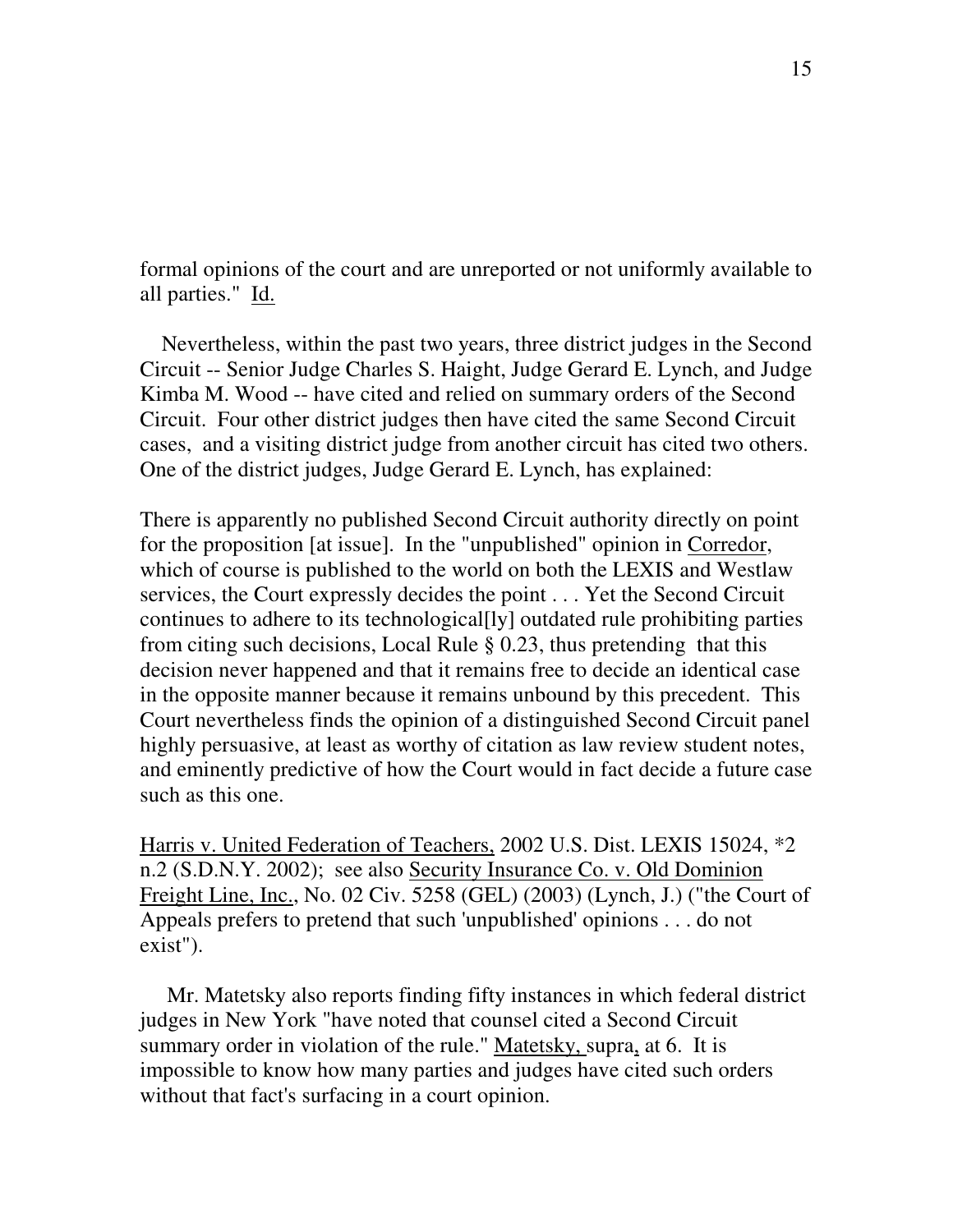With at least seven district judges in the Second Circuit citing and relying on unpublished summary orders of the Circuit, and with an unknown number of litigants doing so as well, it may be suggested that citability is the present practice in that circuit at the district court level. With one of the district judges in addition openly criticizing the Circuit rule that prohibits such citation, and with the Second Circuit itself remaining silent (in the rulemaking forum as well as in adjudication), it soon may be suggested that the court of appeals has acquiesced in what the district judges are doing, and has de facto abrogated its rule. Such a conclusion would draw support from the rule itself. The reason given for and by the rule is that summary orders "are unreported or not uniformly available to the parties." Local Rule § 0.23. That may well have been true in 1974, when the rule was adopted, but it is not true today, when the summary orders are both reported and uniformly available -- when, as Judge Lynch put it, they are "published to the world on both the LEXIS and Westlaw services." The need to save shelf space that originally animated the rule also no longer applies in the online era. The reasons for the rule having expired, the rule should as well. Thus it may be that adoption of FRAP Rule 32.1 would not change the citation practice as it presently exists in district courts of the Second Circuit.

7. Fears of a Crushing New Burden of Research Resulting form Citable Unpublished Opinions Ignore the Way Legal Research Is Done Today and the Experience of Both Federal and State Jurisdictions

Finally, Judge Kozinski and others claim that making unpublished opinions citable would impose a crushing new burden of research on attorneys and courts. As Judge Kozinski puts it, while noting that unpublished dispositions in the Ninth Circuit outnumber published dispositions by a factor of 7 to 1,

Once all of these cases become citable authority, lawyers will be required as a matter of professional responsibility to read them, analyze them and figure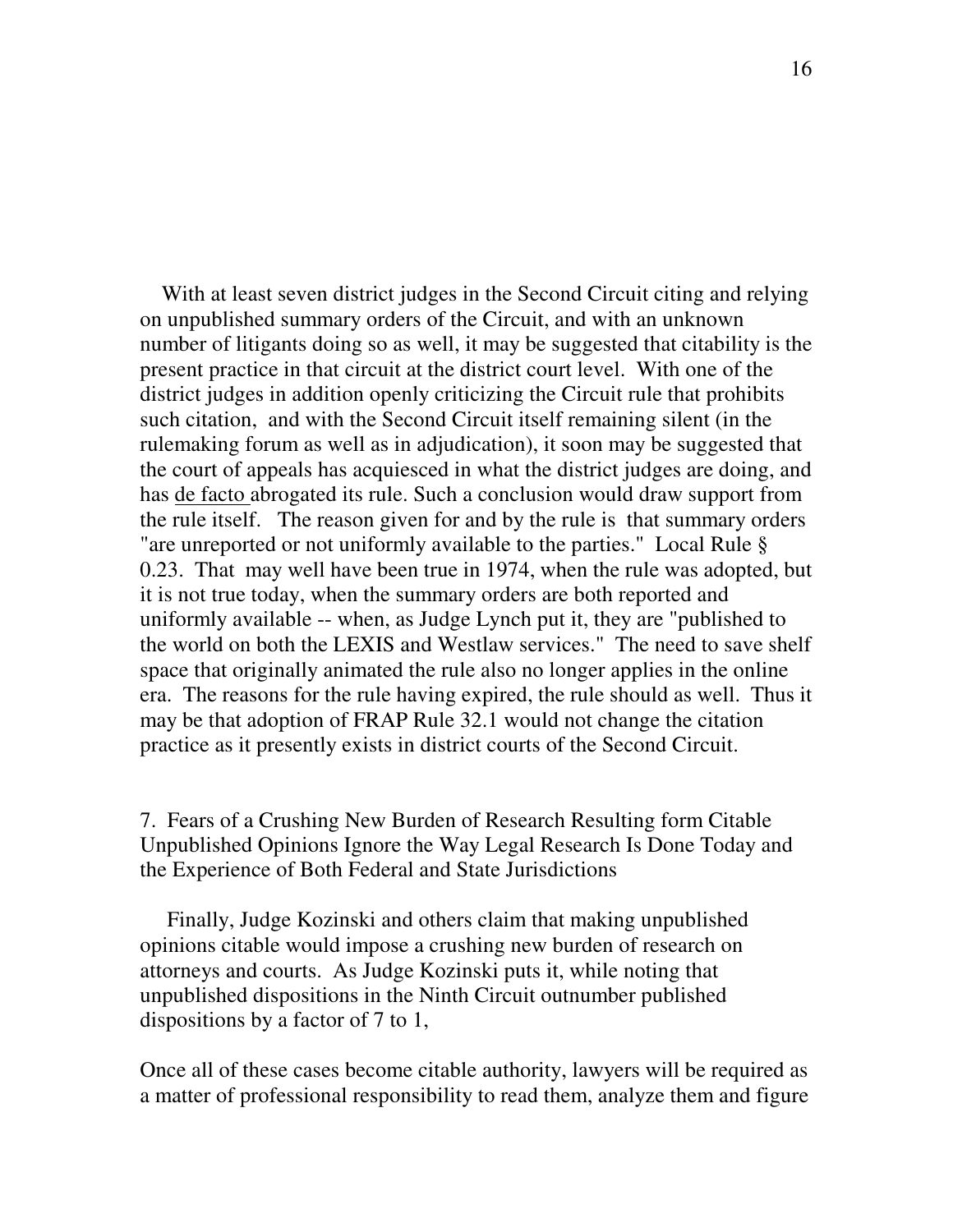out a way they might be helpful to their clients. All of this will take time and money, contributing greatly to the appalling rise in the cost of litigation. [Kozinski Comments at 12-13.]

This picture of lawyers having to "read" and "analyze" the four thousand unpublished dispositions issued by the Ninth Circuit each year - one sees a mountain of paper burying the hapless lawyer -- has little to do with the way legal research is done today.  $12 \times 10^5$  (If the fact were otherwise, we scarcely would see the pronounced trend we do see among both federal circuits and state courts toward embracing what would be such a suffocating burden.)

Legal research is done today, of course, by computerized data-base searches. Some data bases are segregated into published and unpublished cases, such as Westlaw's California Reported Cases and California Unreported Cases (which can be combined for search purposes, of course). More often, the unpublished and published cases are included in the same data base, with the unpublished cases plainly marked as such; as Judge Kozinski states, "[e]very single unpublished disposition that appears online has a reference to the local rule limiting its citability." Kozinski Comments, p. 18. See, e.g., Westlaw's data base of Ninth Circuit opinions, which includes both published and unpublished ones.

<sup>&</sup>lt;sup>12</sup> The same solecism comes from Professor Kelso in his article quoted by Judge Kozinski at page 12 of his testimony. Professor Kelso wrote that "if these opinions were published and citable, lawyers would have to search them to confirm that nothing useful was in them, thereby increasing the cost of legal research." (p. 12) Searching sources "to confirm that nothing useful [is] in them" is done today by computers; sources with "nothing useful in them" simply are not reported as search results. (Judge Kozinski mistakenly calls this a "later article" by Professor Kelso (p. 12), when it was dated 1994, seven years prior to the Task Force Report to which Judge Kozinski refers. See p. 12. In 1994, computer searching was not nearly so familiar and universal as it is today.)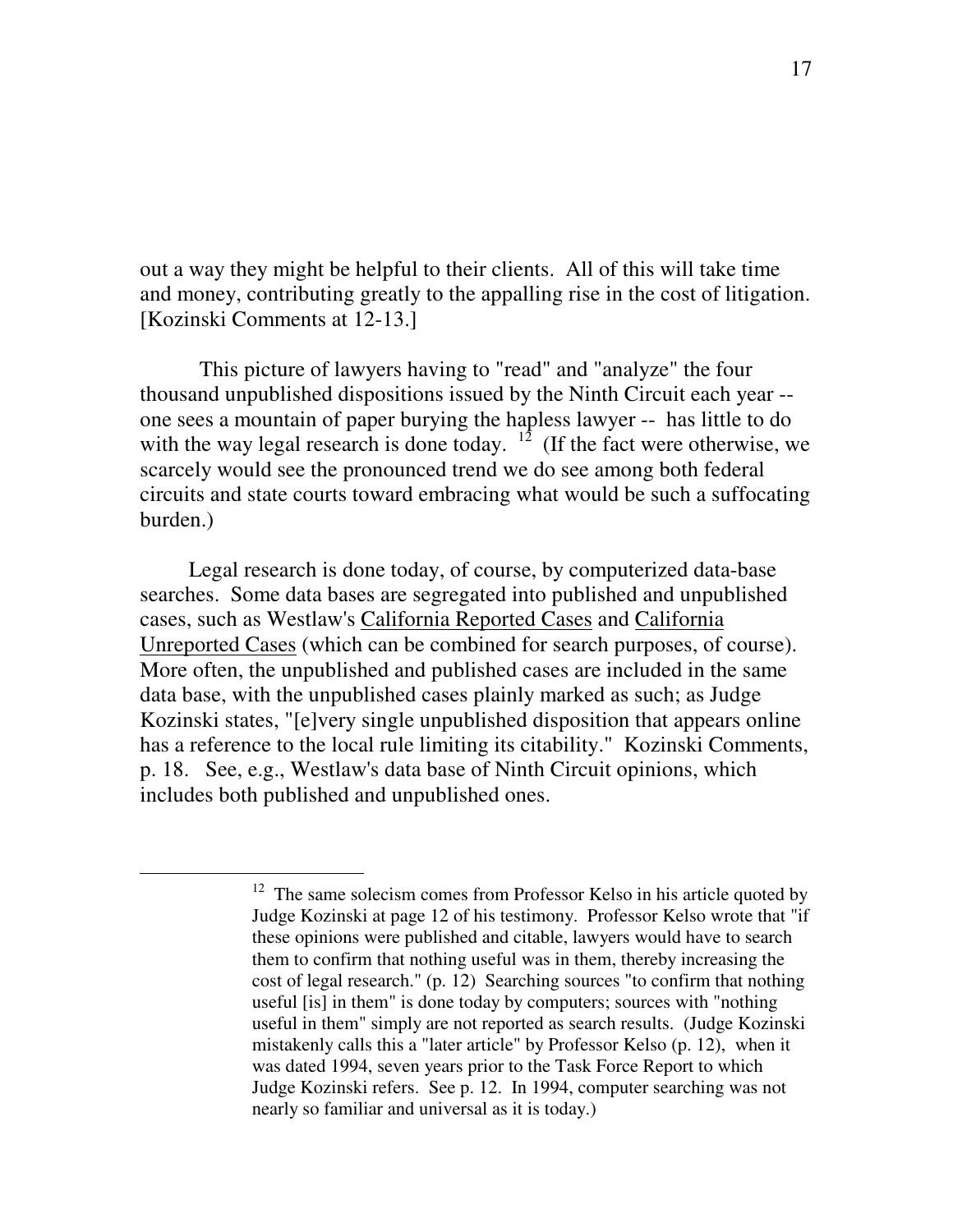So if there are 4,000 unpublished cases added annually to the data base, this means, not that the attorney must read or examine those 4,000 cases, but that a given search may retrieve more cases than previously. The attorney may simply narrow the search terms accordingly. Among the retrieved cases, the attorney will prefer published cases to unpublished ones (other things being equal), viewing unpublished cases more critically and using them more rarely, both because of court rules frowning on their use and because the published cases in any event will remain superior as precedents. See Barnett I, at 22. Any additional research time required by the presence of unpublished cases in the data base thus should be small and could well be imperceptible.

The cost of any such time may well be outweighed, moreover, by the value to the client, the court, and the legal system of finding a case that is in point on its facts. As Judge Richard A. Posner has written, "Despite the vast number of published opinions, most federal circuit judges will confess that a surprising fraction of federal appeals, at least in civil cases, are difficult to decide not because there are too many precedents but because there are two few on point." Richard A. Posner, The Federal Courts: Challenge and Reform 166 (1996). See also Harris v. United Federation of Teachers, supra.

Consider the experience of one state, New York. New York's intermediate appellate courts (Appellate Division and Appellate Term) decide some twelve thousand cases per year. See State of New York, Twenty-Fifth Annual Report of the Chief Administrator of the Courts for Calendar Year 2002 (www.courts.state.ny.us.%2F), at 6, 7. All these cases are decided with opinions -- of which some 92 percent are brief "memorandum" opinions, averaging about a page in the printed reports but often running a good deal longer. All the Appellate Division decisions are published in the Official Reports. And all of New York's appellate decisions, all 12,000 of them, are citable.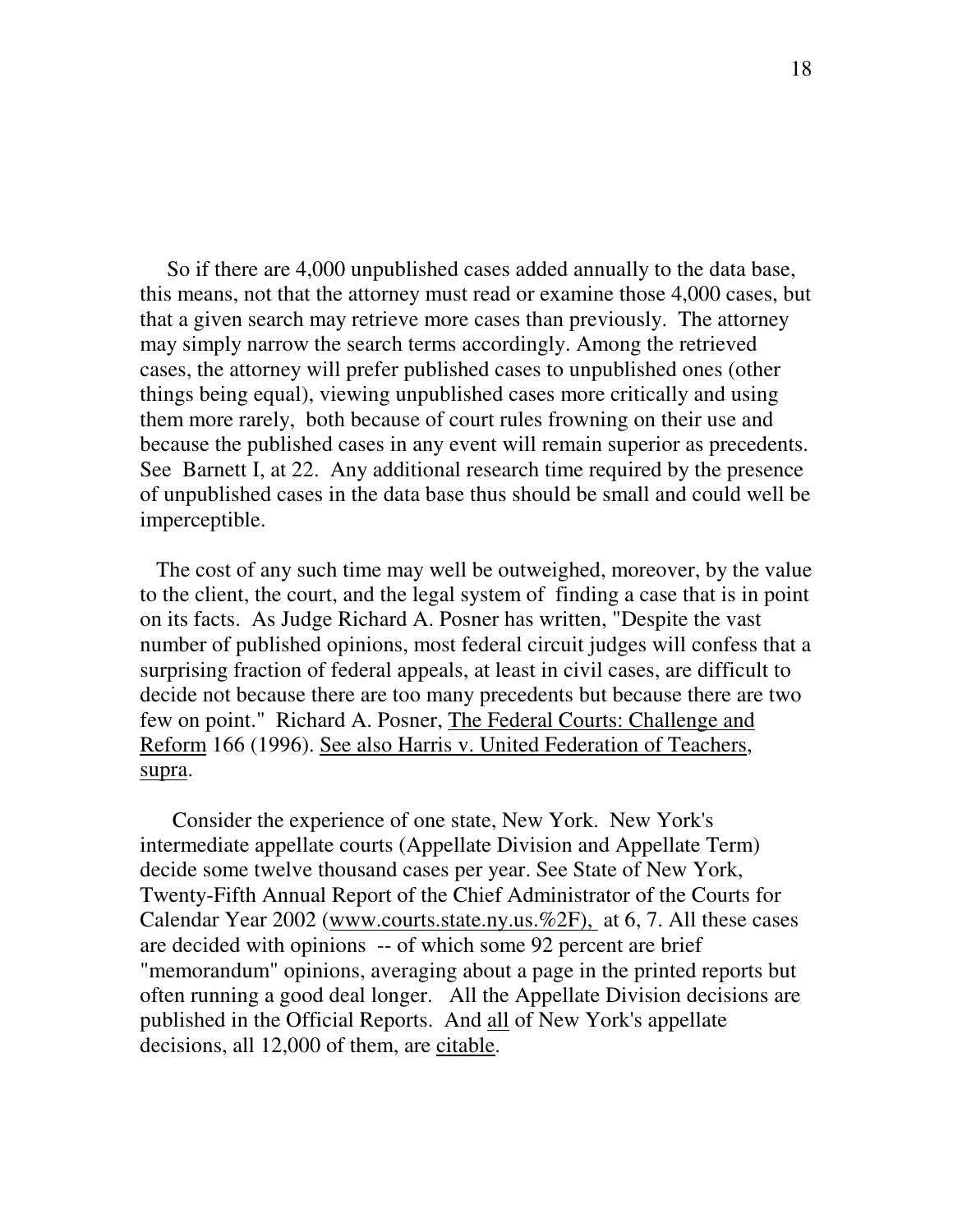These 12,000 new opinions per year are more than twice the roughly 5,000 annual dispositions in the Ninth Circuit. See Kozinski Comments, p. 6. How do New York lawyers and judges survive under this supposedly crushing burden of cases to research? I put this question recently to about a dozen lawyers, judges, and court administrators in New York. They uniformly report that it is simply no problem. The people I questioned had differing views about the ubiquitous Memorandum decisions -- some finding them generally too brief to be useful in research -- but all agreed that the Memorandum decisions are often cited and that they can be useful, "especially when the facts are right on point." Most important, no one in New York voiced any problem with the task of researching all those citable decisions. It used to be difficult to research them, before computers came along, but now it can easily be done on line, one lawyer said.

Nor is New York marching to its own drummer. Texas last year abolished its category of "unpublished" appellate opinions in civil cases and made all those cases citable. See Barnett II, at 479 n. 37. Back in the federal courts, other circuits that allow citation of their unpublished opinions have numbers comparable to the Ninth Circuit's volume -- some 3,000 unpublished opinions yearly in both the Fifth and Eleventh Circuits.<sup>13</sup> In the light of the experience of these state and federal courts, Judge Kozinski's fear of great new burdens of research time being imposed by making opinions citable may well be chimerical.

## **CONCLUSION**

The Advisory Committee should propose that FRAP Rule 32.1 be adopted. The fundamental reason, never addressed by Judge Kozinski, lies in the Committee's recognition (p. 27) that no-citation rules are "wrong as a policy matter" -- that the federal courts cannot defensibly prohibit lawyers and litigants from telling a court what another court (or even the same court)

 $13$  Judicial Business of the U.S. Courts, Table S-3 (period ending Sept. 30, 2000) (www.uscourts.gov/judicialfactsfigures).